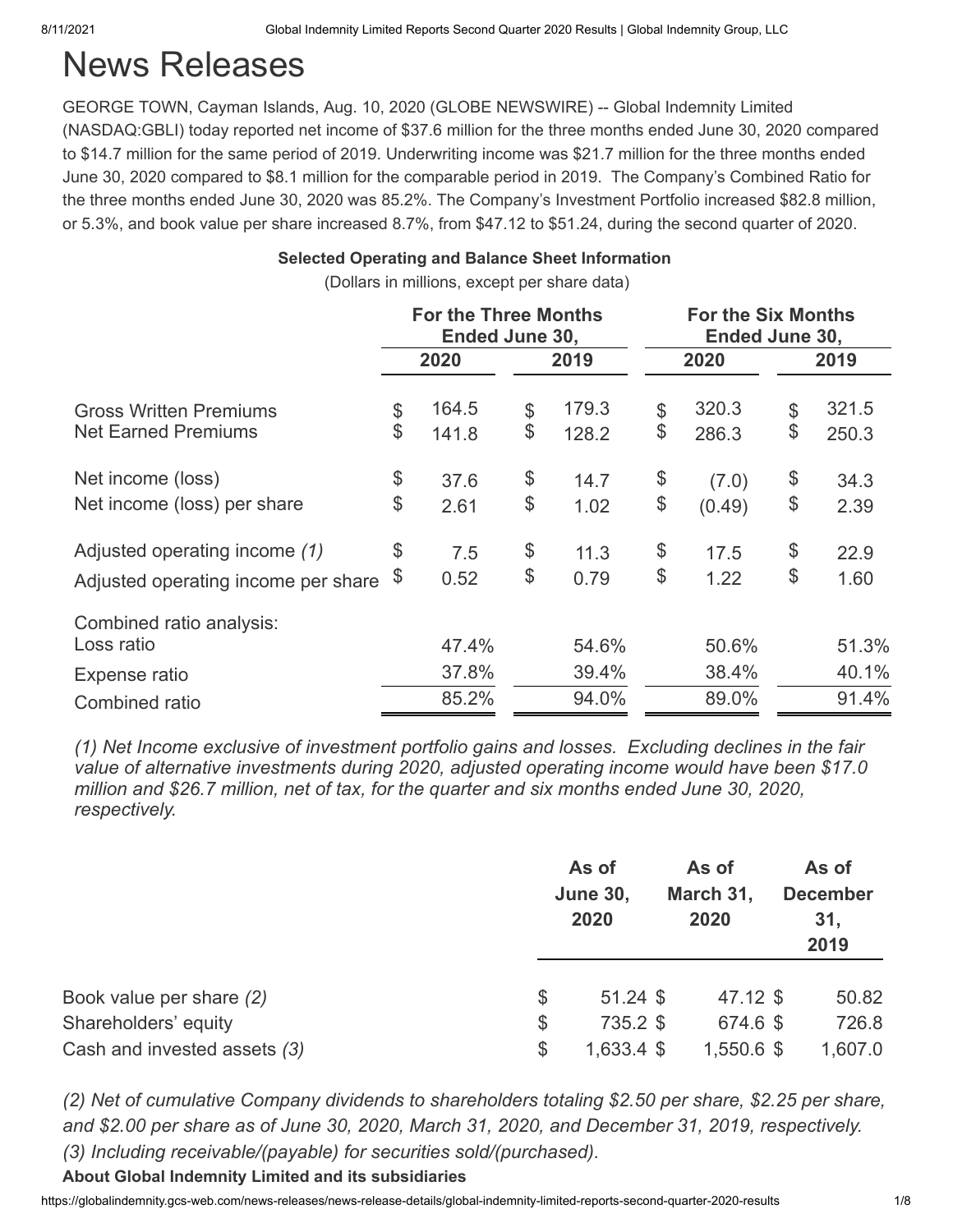Global Indemnity Limited (NASDAQ:GBLI), through its several direct and indirect wholly owned subsidiary insurance and reinsurance companies, provides both admitted and non-admitted specialty property and specialty casualty insurance coverages and individual policyholder coverages in the United States, as well as reinsurance worldwide. Global Indemnity Limited's four primary segments are:

- **Commercial Specialty**
- **Specialty Property**
- **Farm, Ranch, & Stable**
- **Reinsurance Operations**

For more information, visit the [Global Indemnity Limited's website at http://www.globalindemnity.ky](https://www.globenewswire.com/Tracker?data=SIiCR75QrrQl2-zh7MjyA8Bv7tkZCBrBRvkh_GHLGeKNi1Du3IlloLzQTzw_7_A1ZMNG-V0lyG1B6rXi3p8rru1o7OKQbyb8GrtSXJpeQnY=) (https://www.globenewswire.com/Tracker?data=SIiCR75QrrQl2 zh7MjyA8Bv7tkZCBrBRvkh\_GHLGeKNi1Du3IlloLzQTzw\_7\_A1ZMNG-V0lyG1B6rXi3p8rru1o7OKQbyb8GrtSXJpeQnY=).

### *Forward-Looking Information*

The forward-looking statements contained in this press release<sup>1</sup> do not address a number of risks and *uncertainties including COVID-19, risks and uncertainties related to the proposed redomestication of Global Indemnity Limited, and risks and uncertainties related to the proposed redemption of the 7.75% Subordinated Notes due 2045. Investors are cautioned that Global Indemnity's actual results may be materially different from the estimates expressed in, or implied, or projected by, the forward looking statements. These statements are based on estimates and information available to us at the time of this press release. All forward-looking statements in this press release are based on information available to Global Indemnity as of the date hereof. Please see Global Indemnity's filings with the Securities and Exchange Commission for a discussion of risks and uncertainties which could impact the company and for a more detailed explication regarding forward-looking statements. Global Indemnity does not assume any obligation to update the forward-looking statements provided to reflect events that occur or circumstances that exist after the date on which they were made.* 

*[1] Disseminated pursuant to the "safe harbor" provisions of Section 21E of the Security Exchange Act of 1934.*

### **Global Indemnity Limited's Combined Ratio for the Three and Six Months Ended June 30, 2020 and 2019**

For the three months ended June 30, 2020, the Company recorded a combined ratio of 85.2% (Loss Ratio 47.4% and Expense Ratio 37.8%) as compared to 94.0% (Loss Ratio 54.6% and Expense Ratio 39.4%) for the three months ended June 30, 2019.

- The accident year casualty loss ratio improved 5.7 points to 52.1% in 2020 as compared to 57.8% in 2019 primarily as a result of lower claims frequency within the U.S. Insurance Operations partially offset by an increase in the Reinsurance Operations' casualty loss ratio due to the addition of a new casualty reinsurance treaty.
- The Company's accident year property loss ratio increased by 4.3 points to 66.9% in 2020 from 62.6% in 2019 primarily as a result of an increase in frequency and severity of catastrophe claims partially offset by reductions in frequency on non-catastrophe claims.

For the six months ended June 30, 2020, the Company recorded a combined ratio of 89.0% (Loss Ratio 50.6% and Expense Ratio 38.4%) as compared to 91.4% (Loss Ratio 51.3% and Expense Ratio 40.1%) for the six months ended June 30, 2019.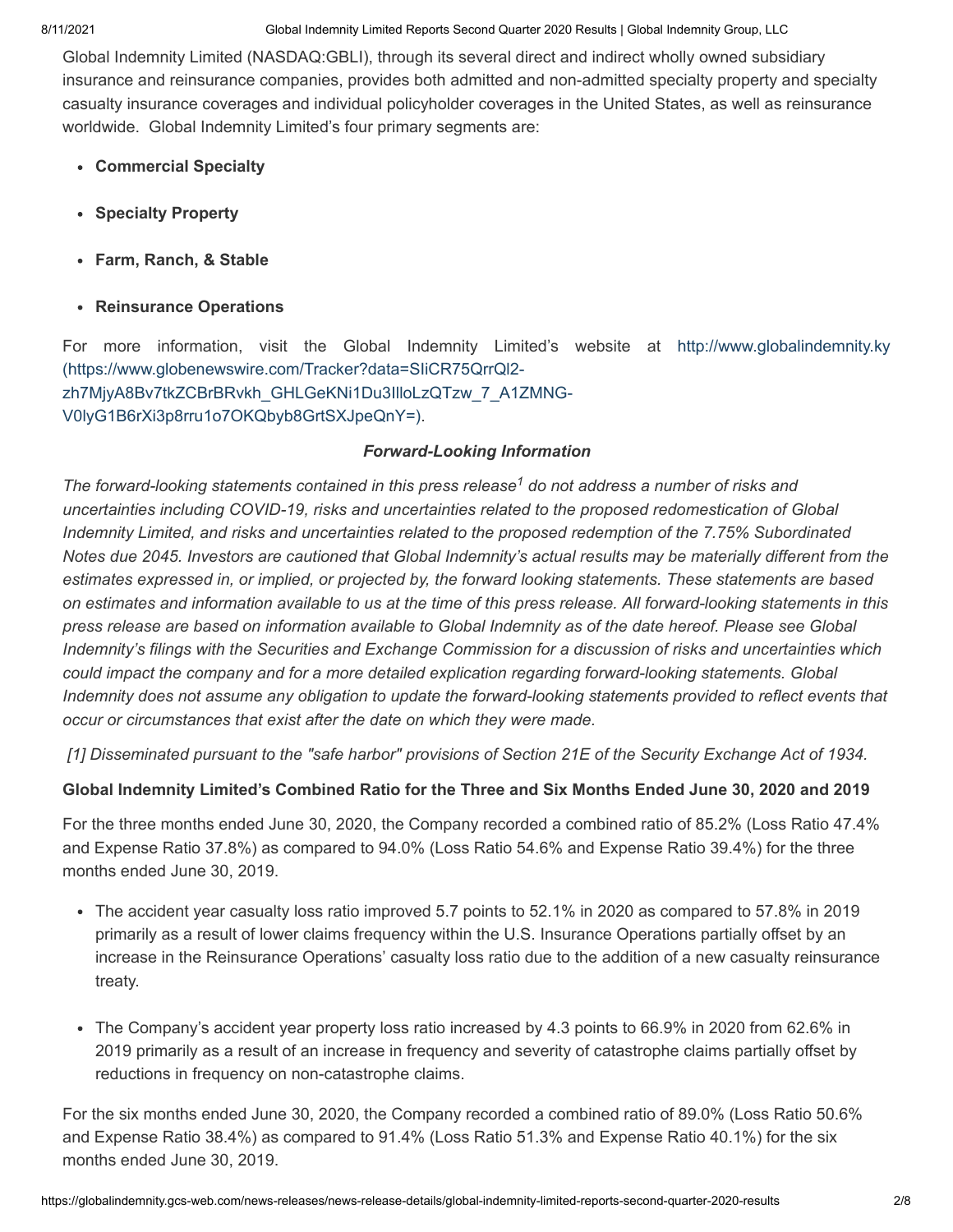- The accident year casualty loss ratio improved 2.3 points to 55.7% in 2020 as compared to 58.0% in 2019 period primarily as a result of lower claims frequency within the U.S. Insurance Operations partially offset by an increase in the Reinsurance Operations' casualty loss ratio due to the addition of a new casualty reinsurance treaty.
- The Company's accident year property loss ratio increased by 1.2 points to 58.8% in 2020 from 57.6% in 2019 primarily as a result of an increase in frequency and severity of catastrophe claims partially offset by reductions in frequency and severity on non-catastrophe claims.

|                               |                 |                               |         | Three Months Ended June 30, |    |           |                            |               |
|-------------------------------|-----------------|-------------------------------|---------|-----------------------------|----|-----------|----------------------------|---------------|
|                               |                 | <b>Gross Written Premiums</b> |         |                             |    |           | <b>Net Earned Premiums</b> |               |
|                               |                 |                               |         | $\frac{9}{6}$               |    |           |                            | $\frac{0}{0}$ |
|                               | 2020            |                               | 2019    | Change                      |    | 2020      | 2019                       | Change        |
| <b>Commercial Specialty</b>   | \$<br>87,297 \$ |                               | 77,079  | 13.3%                       | \$ | 69,728 \$ | 56,705                     | 23.0%         |
| <b>Specialty Property</b>     | 37,978          |                               | 46,486  | $(18.3\%)$                  |    | 33,543    | 35,567                     | $(5.7\%)$     |
| Farm, Ranch, & Stable         | 23,222          |                               | 23,697  | $(2.0\%)$                   |    | 19,030    | 17,350                     | 9.7%          |
| <b>Reinsurance Operations</b> | 16,052          |                               | 32,059  | $(49.9\%)$                  |    | 19,546    | 18,579                     | 5.2%          |
| Total                         | 164,549         | \$                            | 179,321 | $(8.2\%)$                   | S  | 141,847   | \$<br>128,201              | 10.6%         |

## **Global Indemnity Limited's Gross and Net Written Premiums Results by Segment for the Three and Six Months Ended June 30, 2020 and 2019**

|                               |                |            |                               |         | <b>Six Months Ended June 30,</b> |    |            |                            |               |  |  |  |
|-------------------------------|----------------|------------|-------------------------------|---------|----------------------------------|----|------------|----------------------------|---------------|--|--|--|
|                               |                |            | <b>Gross Written Premiums</b> |         |                                  |    |            | <b>Net Earned Premiums</b> |               |  |  |  |
|                               |                |            |                               |         | $\frac{0}{0}$                    |    |            |                            | $\frac{0}{0}$ |  |  |  |
|                               |                | 2020       |                               | 2019    | Change                           |    | 2020       | 2019                       | Change        |  |  |  |
| <b>Commercial Specialty</b>   | $\mathfrak{L}$ | 168,128 \$ |                               | 141,292 | 19.0%                            | \$ | 137,442 \$ | 112,346                    | 22.3%         |  |  |  |
| <b>Specialty Property</b>     |                | 73,221     |                               | 86,160  | $(15.0\%)$                       |    | 67,759     | 70,186                     | $(3.5\%)$     |  |  |  |
| Farm, Ranch, & Stable         |                | 45,355     |                               | 44,462  | 2.0%                             |    | 37,713     | 34,472                     | 9.4%          |  |  |  |
| <b>Reinsurance Operations</b> |                | 33,569     |                               | 49,608  | $(32.3\%)$                       |    | 43,401     | 33,286                     | 30.4%         |  |  |  |
| Total                         | \$.            | 320,273 \$ |                               | 321,522 | $(0.4\%)$ \$                     |    | 286,315 \$ | 250,290                    | 14.4%         |  |  |  |

**Commercial Specialty Operations:** Gross written premiums and net earned premiums increased 13.3% and 23.0%, respectively, for the three months ended June 30, 2020 as compared to the same period in 2019. Gross written premiums and net earned premiums increased 19.0% and 22.3%, respectively, for the six months ended June 30, 2020 as compared to the same period in 2019. The increases are primarily driven by organic growth from existing agents, increased pricing, and several new programs.

**Specialty Property Operations:** Gross written premiums and net earned premiums decreased by 18.3% and 5.7%, respectively, for the three months ended June 30, 2020 as compared to the same period in 2019. Gross written premiums and net earned premiums decreased by 15.0% and 3.5%, respectively, for the six months ended June 30, 2020 as compared to the same period in 2019. The decreases are primarily due to a continued reduction of catastrophe exposed business.

**Farm, Ranch, & Stable Operations:** Gross written premiums decreased 2.0% and net earned premiums increased 9.7% for the three months ended June 30, 2020 as compared to the same period in 2019. Gross written premiums and net earned premiums increased 2.0% and 9.4%, respectively, for the six months ended June 30,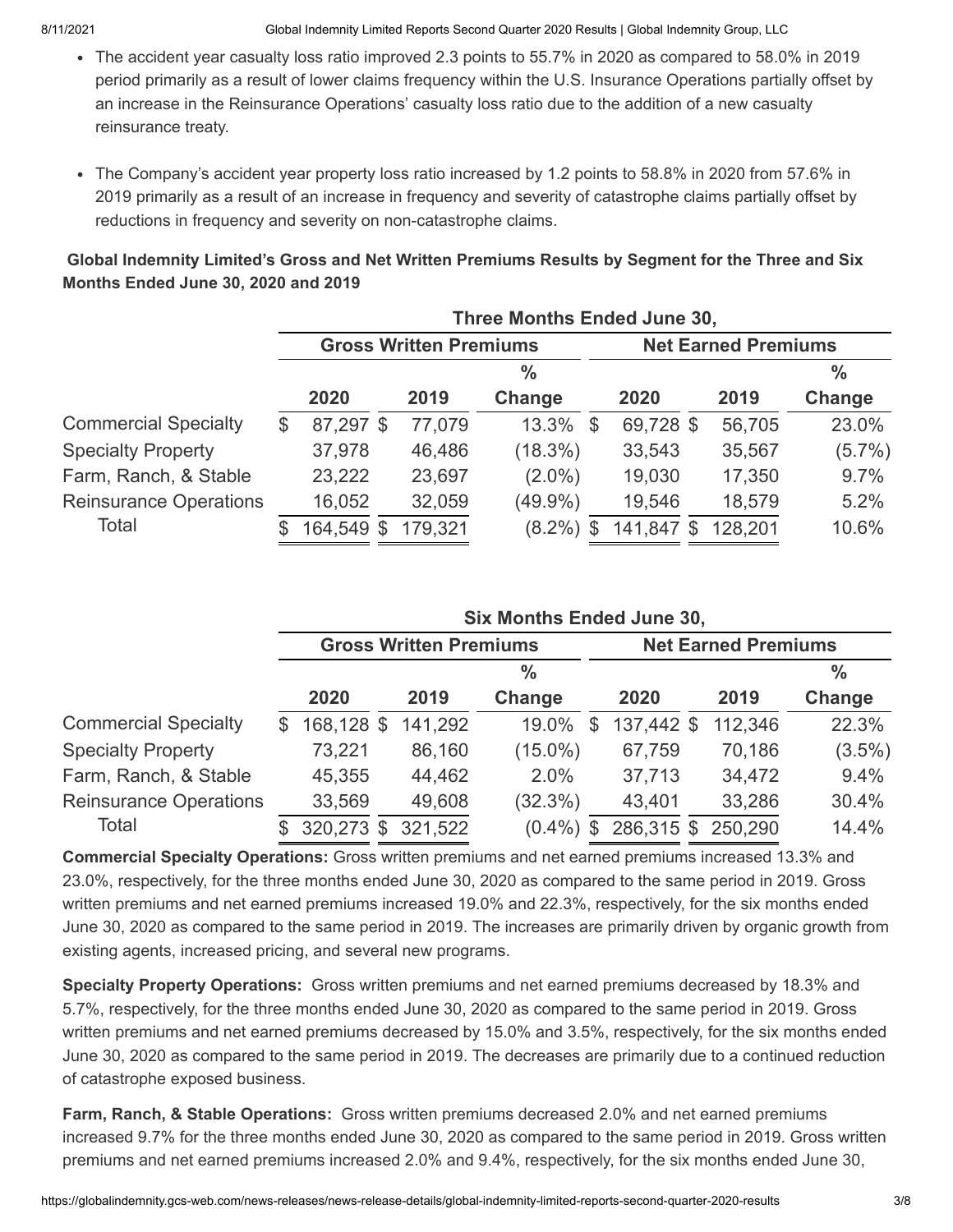2020 as compared to the same period in 2019. The decrease in gross written premiums for the three months ended June 30, 2020 was primarily due to an effort to reduce exposure in catastrophe prone areas to improve overall profitability. The increase in gross written premiums for the six months ended June 30, 2020, and the increases in net earned premiums for the three and six months ended June 30, 2020, was primarily due to an increase in pricing.

**Reinsurance Operations:** Gross written premiums decreased 49.9% and net earned premiums increased 5.2% for the three months ended June 30, 2020, as compared to the same period in 2019. Gross written premiums decreased 32.3% and net earned premiums increased 30.4% for the six months ended June 30, 2020, as compared to the same period in 2019. The decrease in gross written premiums was primarily due to the nonrenewal of property catastrophe treaties. The increase in net earned premiums was primarily due to the growth of the new casualty treaty entered into during 2019.

Note: Tables Follow

# **GLOBAL INDEMNITY LIMITED CONSOLIDATED STATEMENTS OF OPERATIONS**

(Unaudited) (Dollars and shares in thousands, except per share data)

|                                                      |                | <b>For the Three Months</b><br>Ended June 30, |                           |         | <b>For the Six Months</b><br>Ended June 30, |           |                |         |  |
|------------------------------------------------------|----------------|-----------------------------------------------|---------------------------|---------|---------------------------------------------|-----------|----------------|---------|--|
|                                                      |                | 2020                                          |                           | 2019    |                                             | 2020      |                | 2019    |  |
| Gross written premiums                               | $\mathbb{S}$   | 164,549                                       | \$                        | 179,321 | \$                                          | 320,273   | $\mathbb S$    | 321,522 |  |
| Net written premiums                                 | \$             | 147,264                                       | \$                        | 159,069 | \$                                          | 286,376   | \$             | 282,485 |  |
| Net earned premiums                                  | $\mathfrak{L}$ | 141,847                                       | \$                        | 128,201 | $\mathbb{S}$                                | 286,315   | $\mathfrak{L}$ | 250,290 |  |
| Net investment income (loss)                         |                | (2,359)                                       |                           | 13,826  |                                             | 7,770     |                | 21,045  |  |
| Net realized investment gains (loss)                 |                | 38,507                                        |                           | 3,590   |                                             | (29, 655) |                | 13,980  |  |
| Other income                                         |                | 766                                           |                           | 522     |                                             | 931       |                | 1,010   |  |
| <b>Total revenues</b>                                |                | 178,761                                       |                           | 146,139 |                                             | 265,361   |                | 286,325 |  |
| Net losses and loss adjustment<br>expenses (1)       |                | 67,297                                        |                           | 70,075  |                                             | 144,944   |                | 128,396 |  |
| Acquisition costs and other underwriting<br>expenses |                | 53,578                                        |                           | 50,534  |                                             | 109,990   |                | 100,277 |  |
| Corporate and other operating expenses               |                | 8,618                                         |                           | 4,639   |                                             | 12,841    |                | 7,844   |  |
| Interest expense                                     |                | 4,712                                         |                           | 5,042   |                                             | 9,577     |                | 10,065  |  |
| Income (loss) before income taxes                    |                | 44,556                                        |                           | 15,849  |                                             | (11, 991) |                | 39,743  |  |
| Income tax expense (benefit)                         |                | 7,005                                         |                           | 1,186   |                                             | (4, 964)  |                | 5,480   |  |
| <b>Net income (loss)</b>                             | \$             | 37,551                                        | $\boldsymbol{\mathsf{s}}$ | 14,663  | \$                                          | (7, 027)  | \$             | 34,263  |  |
| Weighted average shares outstanding-<br>basic        |                | 14,276                                        |                           | 14,187  |                                             | 14,263    |                | 14,171  |  |
| Weighted average shares outstanding-<br>diluted      |                | 14,389                                        |                           | 14,331  |                                             | 14,263    |                | 14,325  |  |

https://globalindemnity.gcs-web.com/news-releases/news-release-details/global-indemnity-limited-reports-second-quarter-2020-results 4/8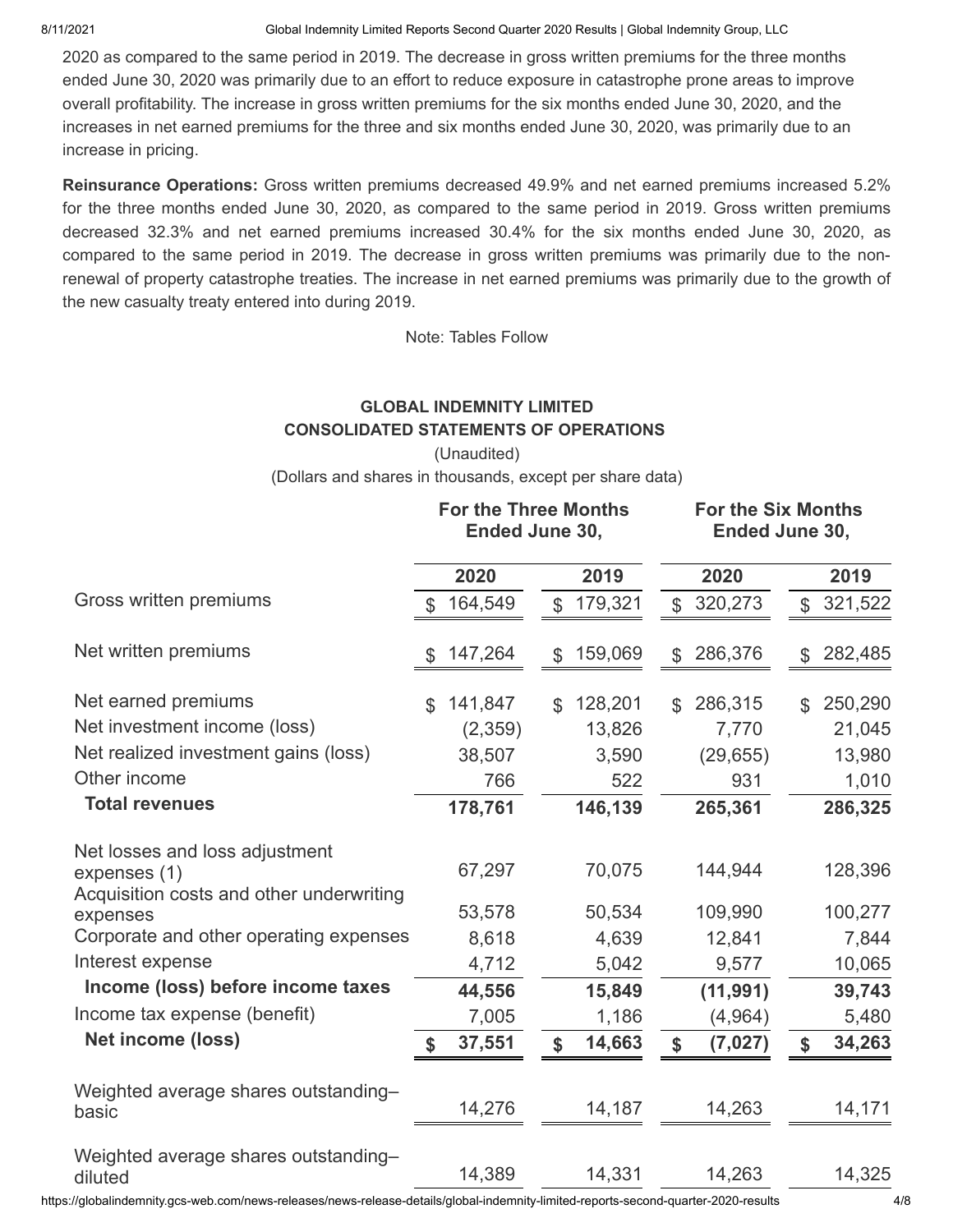| Net income (loss) per share - basic          | 2.63 | $\mathbf{s}$ | 1.03 | S. | (0.49) | \$<br>2.42 |
|----------------------------------------------|------|--------------|------|----|--------|------------|
| Net income (loss) per share – diluted<br>(2) | 2.61 | \$           | 1.02 | \$ | (0.49) | \$<br>2.39 |
| Cash dividends declared per share            | 0.25 | $\mathbf{s}$ | 0.25 | \$ | 0.50   | \$<br>0.50 |
| <b>Combined ratio analysis: (3)</b>          |      |              |      |    |        |            |
| Loss ratio                                   | 47.4 |              | 54.6 |    | 50.6   | 51.3       |
| Expense ratio                                | 37.8 |              | 39.4 |    | 38.4   | 40.1       |
| Combined ratio                               | 85.2 |              | 94.0 |    | 89.0   | 91.4       |

- *(1) Includes loss reductions related to prior years of \$19.3 million and \$8.2 million for the three months ended June 30, 2020 and 2019, respectively and \$19.9 million and \$16.1 million for the six months ended June 30, 2020 and 2019, respectively.*
- *(2) For the six months ended June 30, 2020, weighted average shares outstanding basic was used to calculate diluted earnings per share due to a net loss for the period.*
- *(3) The loss ratio, expense ratio and combined ratio are GAAP financial measures that are generally viewed in the insurance industry as indicators of underwriting profitability. The loss ratio is the ratio of net losses and loss adjustment expenses to net earned premiums. The expense ratio is the ratio of acquisition costs and other underwriting expenses to net earned premiums. The combined ratio is the sum of the loss and expense ratios.*

# **GLOBAL INDEMNITY LIMITED CONSOLIDATED BALANCE SHEETS**

(Dollars in thousands)

|                                                                           | (Unaudited)     |                 |
|---------------------------------------------------------------------------|-----------------|-----------------|
|                                                                           | <b>June 30,</b> | <b>December</b> |
| <b>ASSETS</b>                                                             | 2020            | 31, 2019        |
| <b>Fixed Maturities:</b>                                                  |                 |                 |
| Available for sale securities, at fair value                              |                 |                 |
| (amortized cost: 2020 - \$1,236,356 and 2019 - \$1,231,568; net of        |                 |                 |
| allowance of: 2020 - \$0)                                                 | \$1,280,116     | \$1,253,159     |
| Equity securities, at fair value                                          | 220,184         | 263,104         |
| Other invested assets                                                     | 35,463          | 47,279          |
| <b>Total investments</b>                                                  | 1,535,763       | 1,563,542       |
| Cash and cash equivalents                                                 | 76,393          | 44,271          |
| Premiums receivable, net of allowance for credit losses of \$2,931 at     |                 |                 |
| June 30, 2020                                                             | 125,300         | 118,035         |
| Reinsurance receivables, net of allowance for credit losses of \$8,992 at | 91,089          | 83,938          |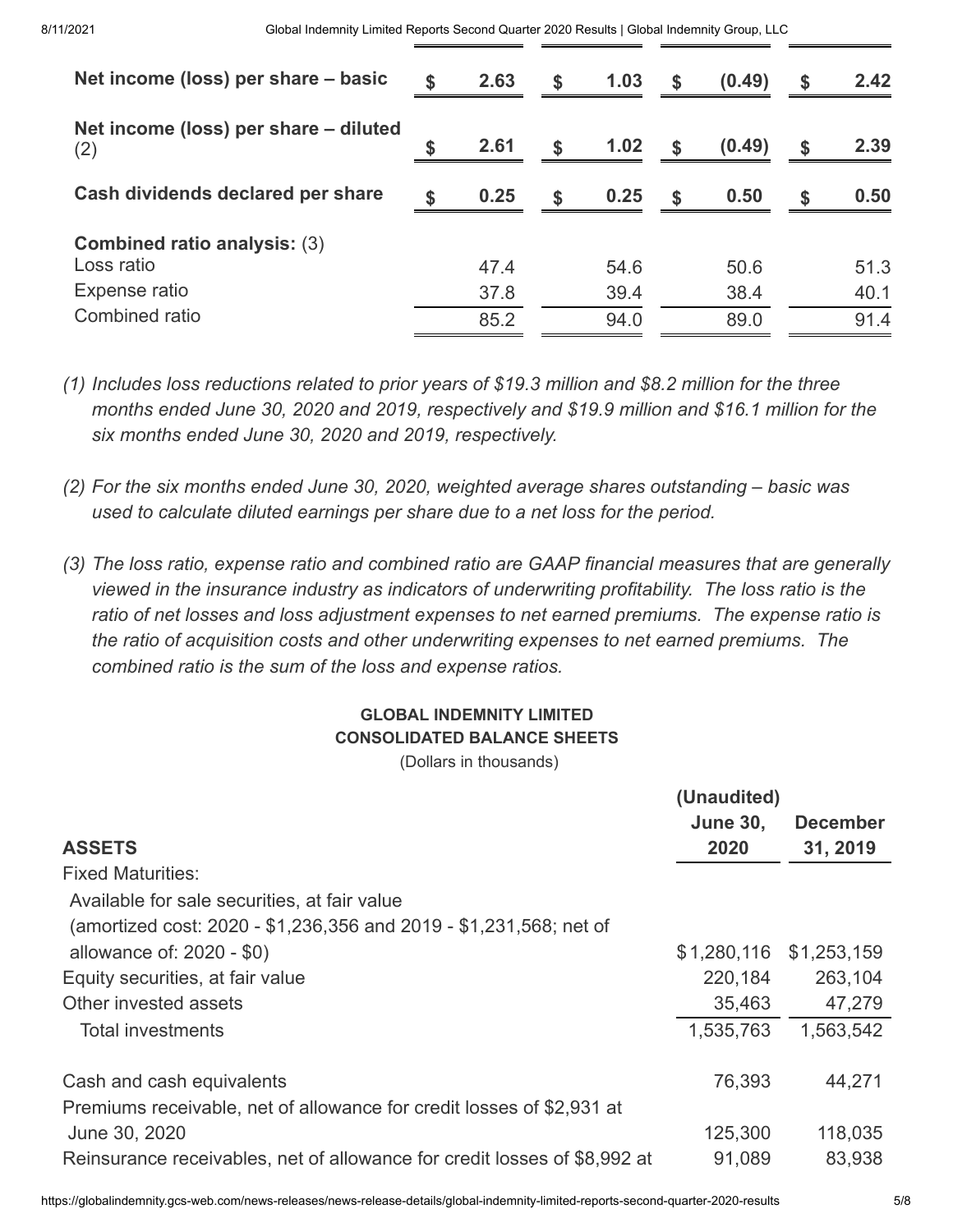| June 30, 2020                                                                       |                  |                |
|-------------------------------------------------------------------------------------|------------------|----------------|
| Funds held by ceding insurers                                                       | 47,820           | 48,580         |
| Federal income taxes receivable                                                     | 5,511            | 10,989         |
| Deferred federal income taxes                                                       | 33,967           | 31,077         |
| Deferred acquisition costs                                                          | 70,119           | 70,677         |
| Intangible assets                                                                   | 21,227           | 21,491         |
| Goodwill                                                                            | 6,521            | 6,521          |
| Prepaid reinsurance premiums                                                        | 15,854           | 16,716         |
| Receivable for securities sold                                                      | 21,252           |                |
| Other assets                                                                        | 62,332           | 60,048         |
| <b>Total assets</b>                                                                 | \$2,113,148      | \$2,075,885    |
| <b>LIABILITIES AND SHAREHOLDERS' EQUITY</b>                                         |                  |                |
| Liabilities:                                                                        |                  |                |
| Unpaid losses and loss adjustment expenses                                          | \$<br>651,073 \$ | 630,181        |
| <b>Unearned premiums</b>                                                            | 314,061          | 314,861        |
| Ceded balances payable                                                              | 23,660           | 20,404         |
| Payables for securities purchased                                                   |                  | 850            |
| <b>Contingent commissions</b>                                                       | 8,676            | 11,928         |
| Debt                                                                                | 297,730          | 296,640        |
| <b>Other liabilities</b>                                                            | 82,754           | 74,212         |
| <b>Total liabilities</b>                                                            | 1,377,954        | 1,349,076      |
| <b>Shareholders' equity:</b>                                                        |                  |                |
| Ordinary shares, \$0.0001 par value, 900,000,000 ordinary shares                    |                  |                |
| authorized; A ordinary shares issued: 10, 333, 540 and 10, 282, 277,                |                  |                |
| respectively; A ordinary shares outstanding: 10,213,436 and 10,167,056,             |                  |                |
| respectively; B ordinary shares issued and outstanding: 4,133,366 and               |                  |                |
| 4,133,366, respectively                                                             | 2                | $\overline{2}$ |
| Additional paid-in capital (1)                                                      | 445,173          | 442,403        |
| Accumulated other comprehensive income, net of taxes                                | 37,693           | 17,609         |
| Retained earnings (1)                                                               | 256,442          | 270,768        |
| A ordinary shares in treasury, at cost: 120,104 and 115,221 shares,<br>respectively | (4, 116)         | (3, 973)       |
| Total shareholders' equity                                                          | 735,194          | 726,809        |
|                                                                                     |                  |                |
| Total liabilities and shareholders' equity                                          | \$2,113,148      | \$2,075,885    |
|                                                                                     |                  |                |

*(1) Since the Company's initial public offering in 2003, the Company repurchased 20.2 million shares for a total of \$488 million. These share repurchases are reflected by a \$488 million reduction of the Company's additional paid-in capital and retained earnings as of June 30, 2020*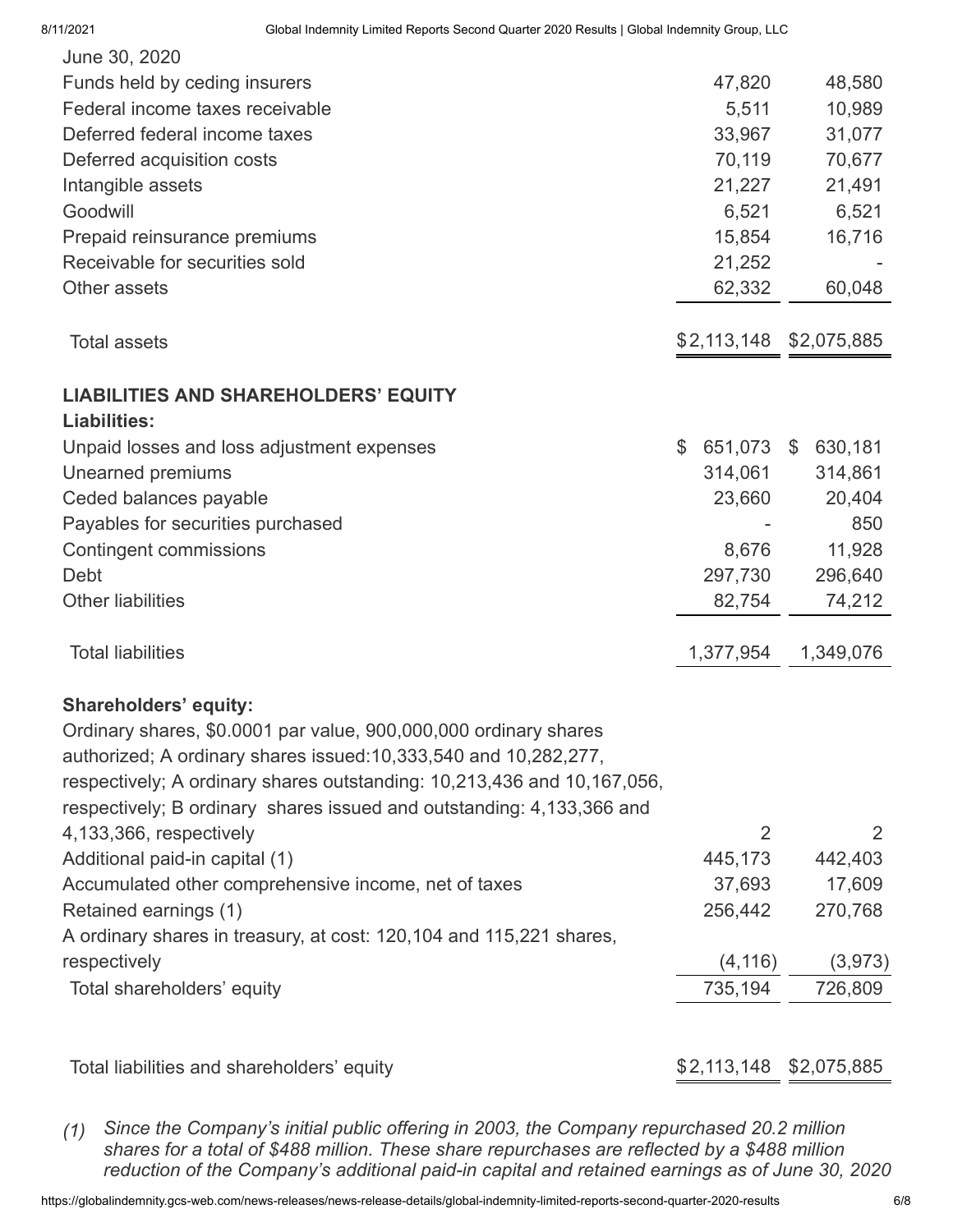*and December 31, 2019. Retained earnings are also net of \$36 million and \$29 million of cumulative historic Company dividends to shareholders as of June 30, 2020 and December 31, 2019, respectively.*

### **GLOBAL INDEMNITY LIMITED SELECTED INVESTMENT DATA**

(Dollars in millions)

|                                                      | <b>Market Value as of</b> |                 |
|------------------------------------------------------|---------------------------|-----------------|
|                                                      | (Unaudited)               |                 |
|                                                      | <b>June 30,</b>           | <b>December</b> |
|                                                      | 2020                      | 31, 2019        |
| <b>Fixed maturities</b>                              | \$1,280.1                 | \$1,253.2       |
| Cash and cash equivalents                            | 76.4                      | 44.3            |
| Total bonds and cash and cash equivalents            | 1,356.5                   | 1,297.5         |
| Equities and other invested assets                   | 255.6                     | 310.4           |
| Total cash and invested assets, gross                | 1,612.1                   | 1,607.9         |
| Receivable (payable) for securities (sold)/purchased | 21.3                      | (0.9)           |
| Total cash and invested assets, net                  | \$1,633.4                 | \$1,607.0       |

|                                                                           |    |                                                              |               |               | <b>Total Investment Return (1)</b> |                                                            |         |  |  |
|---------------------------------------------------------------------------|----|--------------------------------------------------------------|---------------|---------------|------------------------------------|------------------------------------------------------------|---------|--|--|
|                                                                           |    | <b>For the Three Months</b><br>Ended June 30,<br>(unaudited) |               |               |                                    | <b>For the Six Months</b><br>Ended June 30,<br>(unaudited) |         |  |  |
|                                                                           |    | 2020                                                         | 2019          |               | 2020                               |                                                            | 2019    |  |  |
| Net investment income (loss)                                              | \$ | (2.4)                                                        | \$<br>13.8    | \$            | 7.8                                | \$                                                         | 21.0    |  |  |
| Net realized investment gains (losses)                                    |    | 38.5                                                         | 3.6           |               | (29.7)                             |                                                            | 14.0    |  |  |
| Net unrealized investment gains<br>Net realized and unrealized investment |    | 26.3                                                         | 17.1          |               | 22.2                               |                                                            | 43.4    |  |  |
| gains (losses)                                                            |    | 64.8                                                         | 20.7          |               | (7.5)                              |                                                            | 57.4    |  |  |
| Total net investment income and gains                                     | \$ | 62.4                                                         | \$<br>34.5    | \$            | 0.3                                | \$                                                         | 78.4    |  |  |
| Average total cash and invested assets                                    | S  | 1,592.0                                                      | \$<br>1,537.3 | $\mathcal{L}$ | 1,620.2                            | \$                                                         | 1,533.2 |  |  |
| Total investment return %                                                 |    | 3.9%                                                         | 2.2%          |               | 0.0%                               |                                                            | 5.1%    |  |  |
| $(4)$ Americals in this top le sur showing s                              |    | $f \rightarrow f$                                            |               |               |                                    |                                                            |         |  |  |

*(1) Amounts in this table are shown on a pre-tax basis.*

### **GLOBAL INDEMNITY LIMITED SUMMARY OF ADJUSTED OPERATING INCOME**